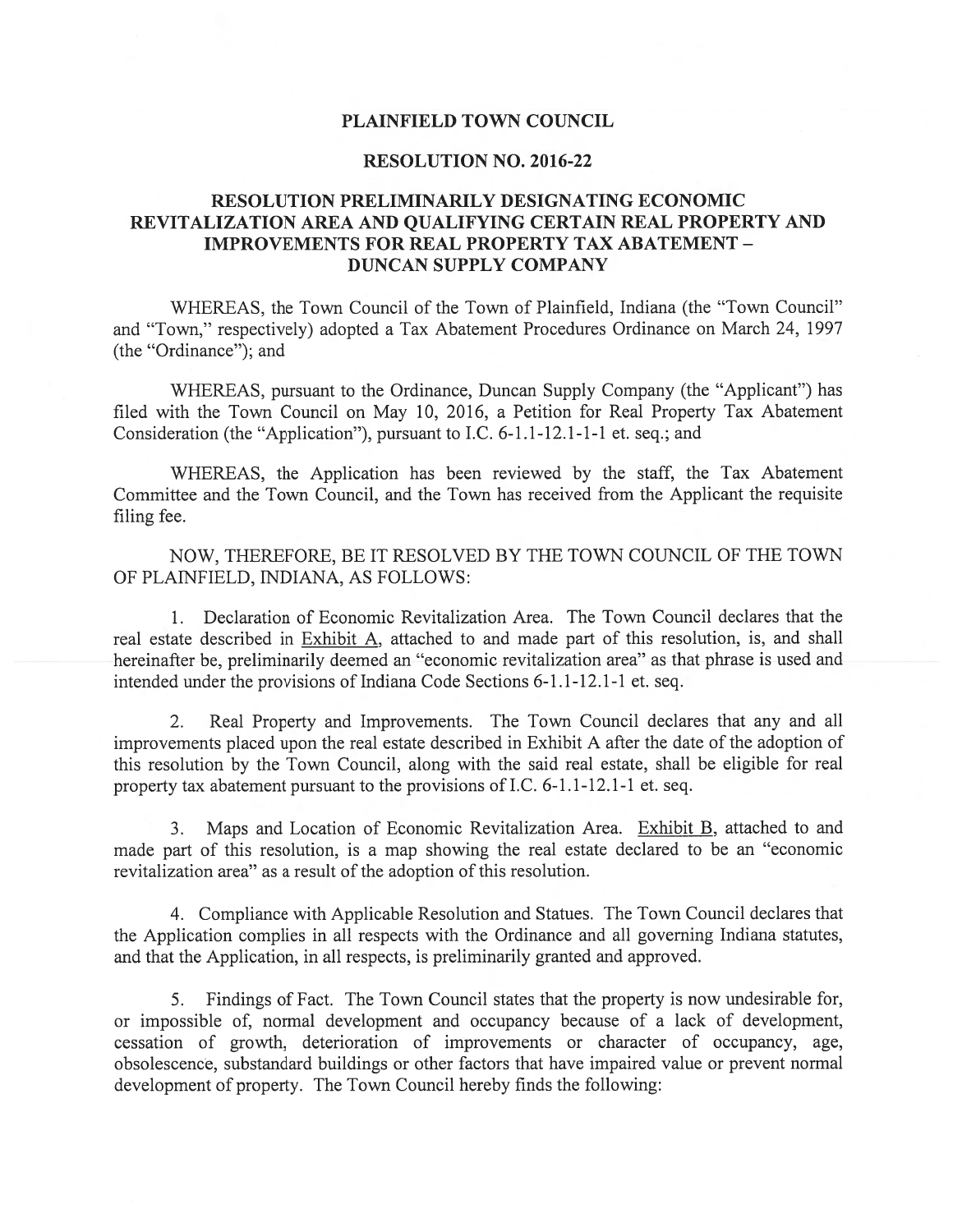- (a) The estimate contained in the Application of the value of the Applicant's project is reasonable;
- (b) The employment numbers contained in the Application, if any, are reasonably expected;
- (c) The salaries reported in the Application related to such employment, if any, are reasonable; and
- (d) The benefits reported in the Application to be received from the Applicant's project are sufficient to justify the deduction.

6. Abatement Duration. Based upon the provisions of the Ordinance, the Town Council declares that <sup>a</sup> ten (10) year abatement duration, as requested by Applicant, meets the requirements of the Ordinance.

7. Effective Date. This resolution shall be effective immediately upon its passage, subject to the notice and hearing provisions of I.C. 6-1.1-2.1-2.5. The hearing contemplated by said statute shall be held at the time and place of the meeting of the Town Council on June 13, 2016, to wit: Plainfield Town Hall, 206 W. Main Street, Plainfield, Indiana, at 7 p.m. local time. At such meeting the Town Council shall take final action determining whether the qualifications for an economic revitalization area (as to the real estate) have been met, and shall confirm, modify and confirm, or rescind this resolution. Such determination and final action by the Council shall be binding upon all affected parties; subject to the appeal procedures contemplated by I.C. 6-1.1-12.1-1 et. seq.

8. Filing With Hendricks County Authorities. Upon the adoption of this resolution, the Clerk-Treasurer of the Town shall cause <sup>a</sup> certified copy of this resolution, including the legal description of the previously described real estate and attached map, to be filed with the Hendricks County Assessor and/or such other Hendricks County Government officials as shall be necessary to make the Applicant eligible to file for property tax abatement as to the real property and improvements contemplated by the Application.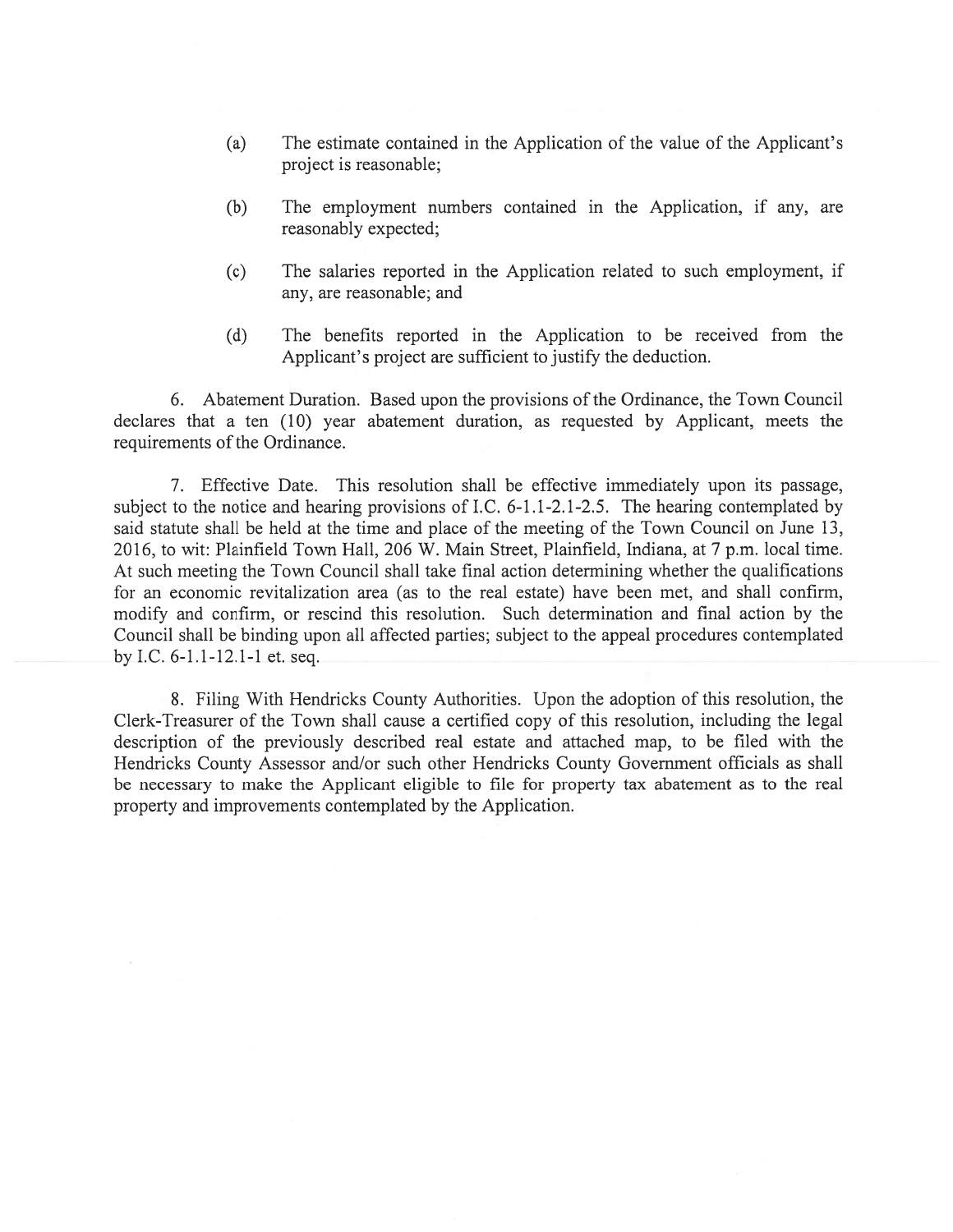Adopted by the Town Council of the Town of Plainfield, Indiana this 23<sup>rd</sup> day of May, 2016.

HENDRICKS COUNTY, INDIANA Robin Robin G, Brandgard, President Kent Bill Buch & **Bill** Angle Dan Bridget

TOWN COUNCIL, TOWN OF PLA1NFIELD

Attested by:

Wesley R. Bennett, Clerk-Treasurer of the Town of Plainfield, Indiana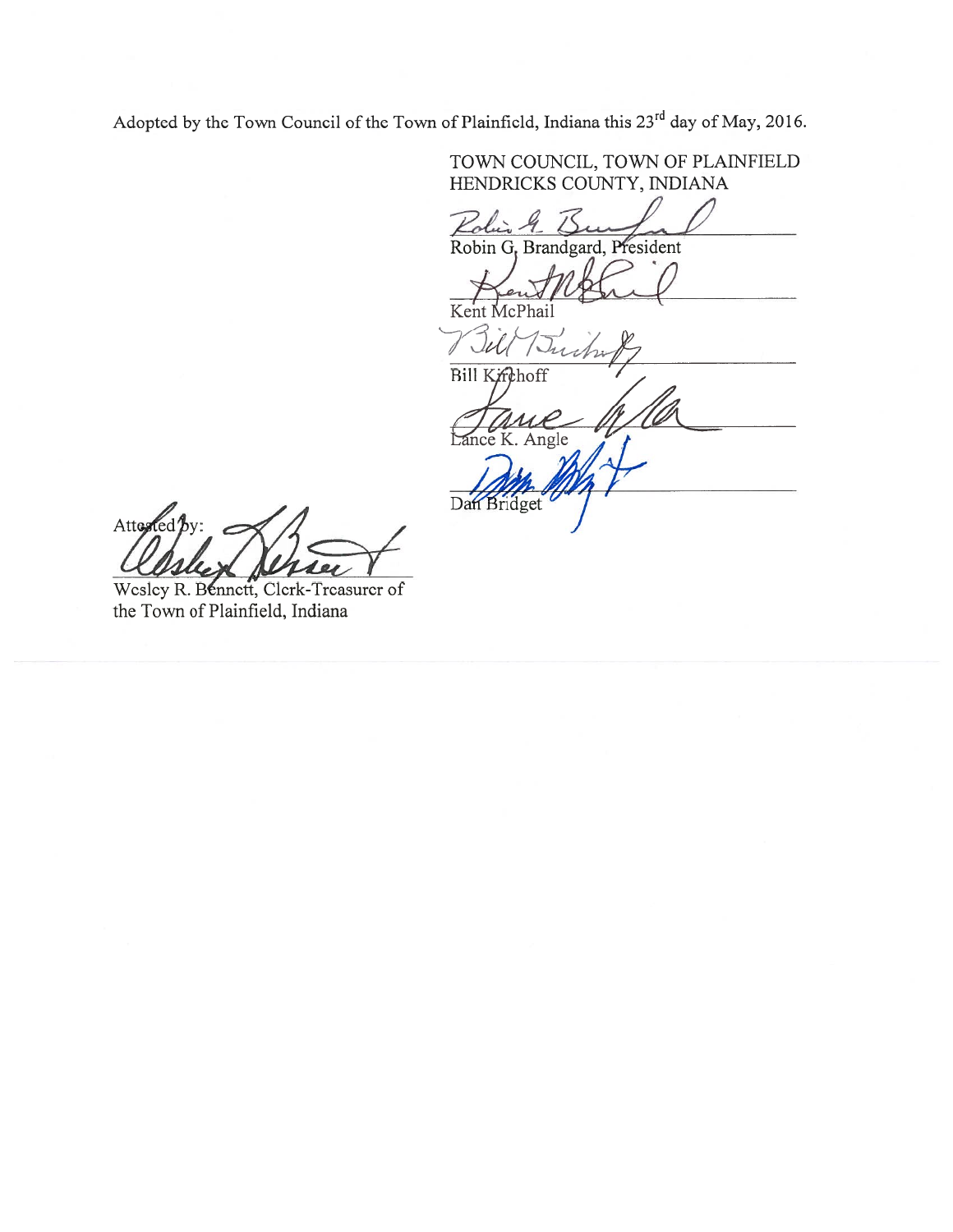### EXHIBIT A



| √ Redevelopment or rehabilitation of real estate improvement |  |  |
|--------------------------------------------------------------|--|--|
| Residentially distressed area (IC 6-1.1-12 1-4.1)            |  |  |

- INSTRUCTIONS:<br>In This statement must be submitted to the body designating the Economic Revitalization Area prior to the public hearing if the designating body requires<br>Information from the applicant in making its decision
- 
- 
- 
- The statement of benefits form must be submitted to the designating body and the area designated an economic revitalization area before the initiation of<br>the redevelopment or rehebilitation for which the person desires to
- 5. For a Form SB-1/Real Property that is approved after June 30, 2013, the designating body is required to establish an abatement schedule for each<br>deduction allowed. For a Form SB-1/Real Property that is approved prior to

|                                                                                                                                                                                                                                                                                                                                                                                                                                                                          | EXHIBIT A                                                                                                   |                                                                                                                                                                                 |
|--------------------------------------------------------------------------------------------------------------------------------------------------------------------------------------------------------------------------------------------------------------------------------------------------------------------------------------------------------------------------------------------------------------------------------------------------------------------------|-------------------------------------------------------------------------------------------------------------|---------------------------------------------------------------------------------------------------------------------------------------------------------------------------------|
|                                                                                                                                                                                                                                                                                                                                                                                                                                                                          |                                                                                                             |                                                                                                                                                                                 |
|                                                                                                                                                                                                                                                                                                                                                                                                                                                                          |                                                                                                             |                                                                                                                                                                                 |
| <b>STATEMENT OF BENEFITS</b><br><b>REAL ESTATE IMPROVEMENTS</b>                                                                                                                                                                                                                                                                                                                                                                                                          |                                                                                                             | 20<br><b>PAY 20</b>                                                                                                                                                             |
| State Form 51767 (R6 / 10-14)                                                                                                                                                                                                                                                                                                                                                                                                                                            |                                                                                                             | FORM SB-1 / Real Property                                                                                                                                                       |
| Prescribed by the Department of Local Government Finance                                                                                                                                                                                                                                                                                                                                                                                                                 |                                                                                                             | <b>PRIVACY NOTICE</b>                                                                                                                                                           |
| This statement is being completed for real property that qualifies under the following indiana Code (check one box):<br>Redevelopment or rehabilitation of real estate improvements (IC 6-1 1-12.1-4)<br>Residentially distressed area (IC 6-1.1-12 1-4.1)                                                                                                                                                                                                               |                                                                                                             | Any information concerning the cost<br>of the property and specific salaries<br>paid to individual employees by the<br>property owner is confidential per<br>IC 6-1.1-12.1-5.1. |
| <b>INSTRUCTIONS:</b><br>1 This statement must be submitted to the body designating the Economic Revitalization Area prior to the public hearing if the designating body requires                                                                                                                                                                                                                                                                                         |                                                                                                             |                                                                                                                                                                                 |
| information from the applicant in making its decision about whether to designate an Economic Revitalization Area. Otherwise, this statement must be<br>submitted to the designating body BEFORE the redevelopment or rehabilitation of real property for which the person wishes to claim a deduction.<br>The statement of benefits form must be submitted to the designating body and the area designated an economic revitalization area before the initiation of<br>2 |                                                                                                             |                                                                                                                                                                                 |
| the redevelopment or rehabilitation for which the person desires to claim a deduction.<br>3. To obtain a deduction, a Form 322/RE must be filed with the County Auditor before May 10 in the year in which the addition to assessed valuation is                                                                                                                                                                                                                         |                                                                                                             |                                                                                                                                                                                 |
| made or not later than thirty (30) days after the assessment notice is malled to the property owner if it was malled after April 10. A property owner who<br>failed to file a deduction application within the prescribed deadline may file an application between March 1 and May 10 of a subsequent year.                                                                                                                                                              |                                                                                                             |                                                                                                                                                                                 |
| 4. A property owner who files for the deduction must provide the County Auditor and designating body with a Form CF-1/Real Property. The Form CF-1/Real<br>Property should be attached to the Form 322/RE when the deduction is first claimed and then updated annually for each year the deduction is applicable.                                                                                                                                                       |                                                                                                             |                                                                                                                                                                                 |
| IC 6-1.1-12.1-5.1(b)<br>5. For a Form SB-1/Real Property that is approved after June 30, 2013, the designating body is required to establish an abatement schedule for each                                                                                                                                                                                                                                                                                              |                                                                                                             |                                                                                                                                                                                 |
| deduction allowed. For a Form SB-1/Real Property that is approved prior to July 1, 2013, the abatement schedule approved by the designating body<br>remains in effect. IC 6-1.1-12.1-17                                                                                                                                                                                                                                                                                  |                                                                                                             |                                                                                                                                                                                 |
| <b>SECTION 1</b>                                                                                                                                                                                                                                                                                                                                                                                                                                                         | <b>TAXPAYER INFORMATION</b>                                                                                 |                                                                                                                                                                                 |
| Name of taxpayer<br>Duncan Supply Co. Inc.                                                                                                                                                                                                                                                                                                                                                                                                                               |                                                                                                             |                                                                                                                                                                                 |
| Address of taxpayer (number and street, city, state, and ZIP code)                                                                                                                                                                                                                                                                                                                                                                                                       |                                                                                                             |                                                                                                                                                                                 |
| 910 Illinois St., Indianapolis, IN 46204<br>Name of contact person                                                                                                                                                                                                                                                                                                                                                                                                       | Telephone number                                                                                            | E-mail address                                                                                                                                                                  |
| Steve Pluckebaum                                                                                                                                                                                                                                                                                                                                                                                                                                                         | (317) 634-1335                                                                                              | stevepluckebaum@duncansupply.com                                                                                                                                                |
| <b>SECTION 2</b><br>Name of designating body                                                                                                                                                                                                                                                                                                                                                                                                                             | <b>LOCATION AND DESCRIPTION OF PROPOSED PROJECT</b>                                                         | Resolution number                                                                                                                                                               |
| Town of Plainfield, IN                                                                                                                                                                                                                                                                                                                                                                                                                                                   |                                                                                                             |                                                                                                                                                                                 |
| Location of property<br>2191 Airwest Blvd., Plainfield, IN 46168                                                                                                                                                                                                                                                                                                                                                                                                         | County<br>Hendricks                                                                                         | <b>DLGF</b> taxing district number<br>32012                                                                                                                                     |
| Description of real property improvements, redevelopment, or rehabilitation (use additional sheets if necessary)                                                                                                                                                                                                                                                                                                                                                         |                                                                                                             | Estimated start date (month, day, year),                                                                                                                                        |
| 30,000 sf expansion of existing facility.                                                                                                                                                                                                                                                                                                                                                                                                                                |                                                                                                             | ð<br>Ø<br>Estimated completion date (month, day, year)                                                                                                                          |
|                                                                                                                                                                                                                                                                                                                                                                                                                                                                          |                                                                                                             |                                                                                                                                                                                 |
|                                                                                                                                                                                                                                                                                                                                                                                                                                                                          |                                                                                                             | $yR.8/17 =$                                                                                                                                                                     |
| <b>SECTION 3</b>                                                                                                                                                                                                                                                                                                                                                                                                                                                         | ESTIMATE OF EMPLOYEES AND SALARIES AS RESULT OF PROPOSED PROJECT                                            |                                                                                                                                                                                 |
| Current number<br><b>Salaries</b><br>Number retained<br>31.00<br>31.00<br>\$1,417,000.00                                                                                                                                                                                                                                                                                                                                                                                 | Number additional<br><b>Salaries</b><br>8.00<br>\$1,417,000.00                                              | <b>Salaries</b><br>\$200,000.00                                                                                                                                                 |
| <b>SECTION 4</b>                                                                                                                                                                                                                                                                                                                                                                                                                                                         | ESTIMATED TOTAL COST AND VALUE OF PROPOSED PROJECT                                                          |                                                                                                                                                                                 |
|                                                                                                                                                                                                                                                                                                                                                                                                                                                                          | <b>REAL ESTATE IMPROVEMENTS</b><br>COST                                                                     | ASSESSED VALUE                                                                                                                                                                  |
| Current values                                                                                                                                                                                                                                                                                                                                                                                                                                                           |                                                                                                             | 2,432,100.00                                                                                                                                                                    |
| Plus estimated values of proposed project<br>Less values of any property being replaced                                                                                                                                                                                                                                                                                                                                                                                  | 1,769,859.00                                                                                                |                                                                                                                                                                                 |
| Net estimated values upon completion of project                                                                                                                                                                                                                                                                                                                                                                                                                          | 1,769,859.00                                                                                                | 2,432,100.00                                                                                                                                                                    |
| <b>SECTION 5</b>                                                                                                                                                                                                                                                                                                                                                                                                                                                         | WASTE CONVERTED AND OTHER BENEFITS PROMISED BY THE TAXPAYER<br>Estimated hazardous waste converted (pounds) |                                                                                                                                                                                 |
| Estimated solid waste converted (pounds) _<br>Other benefits                                                                                                                                                                                                                                                                                                                                                                                                             |                                                                                                             |                                                                                                                                                                                 |
|                                                                                                                                                                                                                                                                                                                                                                                                                                                                          |                                                                                                             |                                                                                                                                                                                 |
|                                                                                                                                                                                                                                                                                                                                                                                                                                                                          |                                                                                                             |                                                                                                                                                                                 |
|                                                                                                                                                                                                                                                                                                                                                                                                                                                                          |                                                                                                             |                                                                                                                                                                                 |
|                                                                                                                                                                                                                                                                                                                                                                                                                                                                          |                                                                                                             |                                                                                                                                                                                 |
| <b>SECTION 6</b>                                                                                                                                                                                                                                                                                                                                                                                                                                                         | <b>TAXPAYER CERTIFICATION</b>                                                                               |                                                                                                                                                                                 |
| I hereby certify that the representations in this statement are true.<br>Signature of authorized representative                                                                                                                                                                                                                                                                                                                                                          |                                                                                                             | Date signed (month day, year)                                                                                                                                                   |
| Printed name of authorized representative                                                                                                                                                                                                                                                                                                                                                                                                                                | Title                                                                                                       |                                                                                                                                                                                 |

Page 1 of 2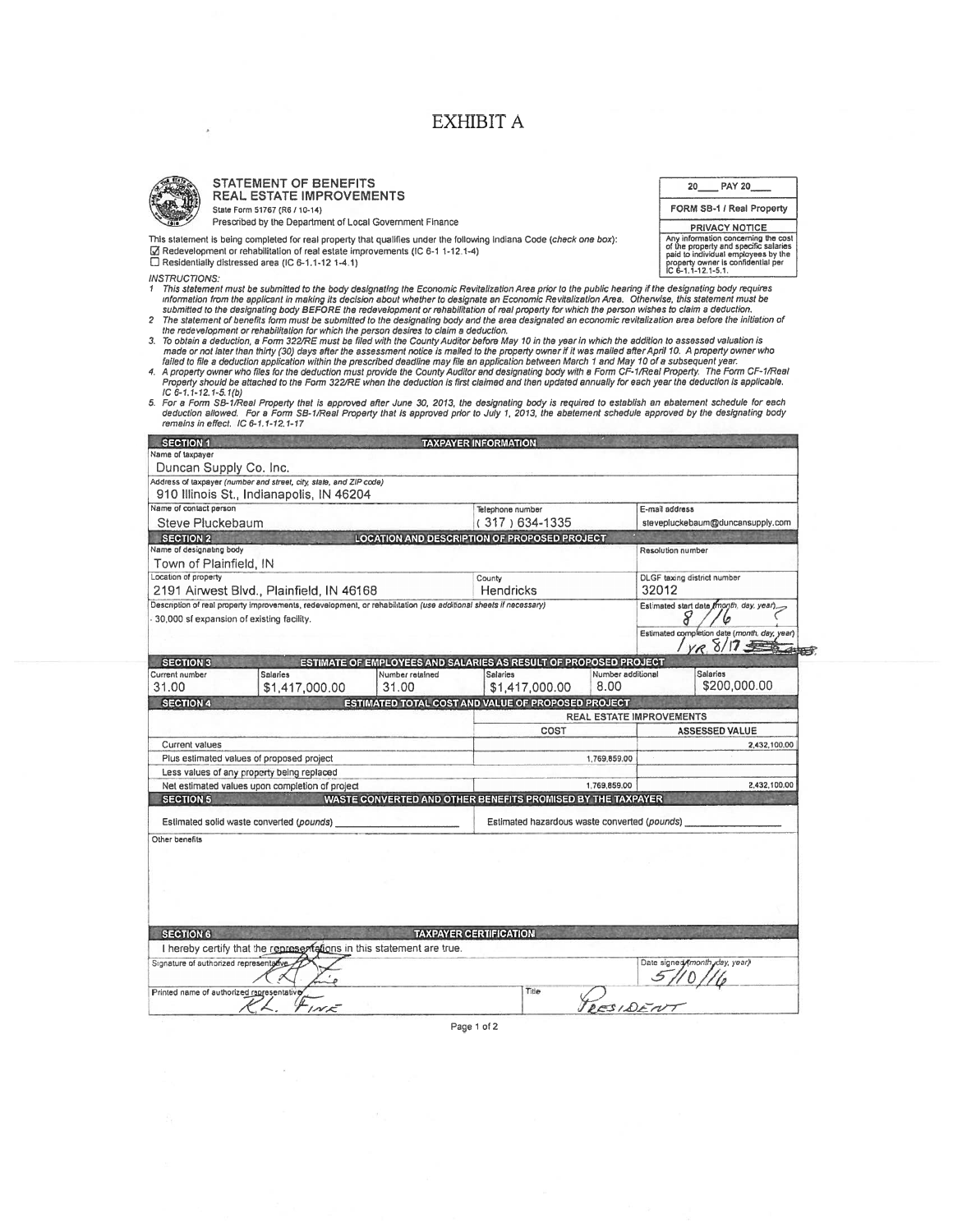|                                                                                                                                                                                                                                                                                                                                                                                                                                                                                                                                                                                                                                                                                                                                                                                                                                                                                                                                                                                                                                                                                                                                                                                                              | FOR USE OF THE DESIGNATING BODY      |                                              |                      |                |                                |
|--------------------------------------------------------------------------------------------------------------------------------------------------------------------------------------------------------------------------------------------------------------------------------------------------------------------------------------------------------------------------------------------------------------------------------------------------------------------------------------------------------------------------------------------------------------------------------------------------------------------------------------------------------------------------------------------------------------------------------------------------------------------------------------------------------------------------------------------------------------------------------------------------------------------------------------------------------------------------------------------------------------------------------------------------------------------------------------------------------------------------------------------------------------------------------------------------------------|--------------------------------------|----------------------------------------------|----------------------|----------------|--------------------------------|
| We find that the applicant meets the general standards in the resolution adopted or to be adopted by this body. Sald resolution, passed or to be passed<br>under IC 6-1.1-12.1, provides for the following limitations:                                                                                                                                                                                                                                                                                                                                                                                                                                                                                                                                                                                                                                                                                                                                                                                                                                                                                                                                                                                      |                                      |                                              |                      |                |                                |
| A. The designated area has been limited to a period of time not to exceed calendar years* (see below). The date this designation<br>expires is the contract of the contract of the contract of the contract of the contract of the contract of the                                                                                                                                                                                                                                                                                                                                                                                                                                                                                                                                                                                                                                                                                                                                                                                                                                                                                                                                                           |                                      |                                              |                      |                |                                |
| B. The type of deduction that is allowed in the designated area is limited to:<br>1. Redevelopment or rehabilitation of real estate improvements<br>2. Residentially distressed areas                                                                                                                                                                                                                                                                                                                                                                                                                                                                                                                                                                                                                                                                                                                                                                                                                                                                                                                                                                                                                        |                                      | $\Box$ Yes $\Box$ No<br>$\Box$ Yes $\Box$ No |                      |                |                                |
| C. The amount of the deduction applicable is limited to \$                                                                                                                                                                                                                                                                                                                                                                                                                                                                                                                                                                                                                                                                                                                                                                                                                                                                                                                                                                                                                                                                                                                                                   |                                      |                                              |                      |                |                                |
| D. Other limitations or conditions (specify)                                                                                                                                                                                                                                                                                                                                                                                                                                                                                                                                                                                                                                                                                                                                                                                                                                                                                                                                                                                                                                                                                                                                                                 |                                      |                                              |                      |                |                                |
| E. Number of years allowed:<br>□ Year 1<br>$\Box$ Year 6                                                                                                                                                                                                                                                                                                                                                                                                                                                                                                                                                                                                                                                                                                                                                                                                                                                                                                                                                                                                                                                                                                                                                     | O Year 2 O Year 3<br>Year 7 O Year 8 |                                              | □ Year 4<br>□ Year 9 | $\Box$ Year 10 | Year 5 (* see below)           |
| If no, the designating body is required to establish an abatement schedule before the deduction can be determined.<br>We have also reviewed the Information contained in the statement of benefits and find that the estimates and expectations are reasonable and have<br>determined that the totality of benefits is sufficient to justify the deduction described above.<br>Approved (signature and title of authorized member of designating body)                                                                                                                                                                                                                                                                                                                                                                                                                                                                                                                                                                                                                                                                                                                                                       |                                      | Telephone number                             |                      |                | Date signed (month, day, year) |
|                                                                                                                                                                                                                                                                                                                                                                                                                                                                                                                                                                                                                                                                                                                                                                                                                                                                                                                                                                                                                                                                                                                                                                                                              |                                      | )                                            |                      |                |                                |
| Printed name of authorized member of designating body                                                                                                                                                                                                                                                                                                                                                                                                                                                                                                                                                                                                                                                                                                                                                                                                                                                                                                                                                                                                                                                                                                                                                        |                                      | Name of designating body                     |                      |                |                                |
| Attested by (signature and title of attester)                                                                                                                                                                                                                                                                                                                                                                                                                                                                                                                                                                                                                                                                                                                                                                                                                                                                                                                                                                                                                                                                                                                                                                |                                      | Printed name of attester                     |                      |                |                                |
| * If the designating body limits the time period during which an area is an economic revitalization area, that limitation does not limit the length of time a<br>taxpayer is entitled to receive a deduction to a number of years that is less than the number of years designated under IC 6-1.1-12.1-17.                                                                                                                                                                                                                                                                                                                                                                                                                                                                                                                                                                                                                                                                                                                                                                                                                                                                                                   |                                      |                                              |                      |                |                                |
| A. For residentially distressed areas where the Form SB-1/Real Property was approved prior to July 1, 2013, the deductions established in IC<br>6-1.1-12.1-4.1 remain in effect. The deduction period may not exceed five (5) years. For a Form SB-1/Real Property that is approved after June 30,<br>2013, the designating body is required to establish an abatement schedule for each deduction allowed. The deduction period may not exceed ten<br>(10) years. (See IC 6-1.1-12.1-17 below.)<br>B. For the redevelopment or rehabilitation of real property where the Form SB-1/Real Property was approved prior to July 1, 2013, the abatement<br>schedule approved by the designating body remains in effect. For a Form SB-1/Real Property that is approved after June 30, 2013, the designating<br>body is required to establish an abatement schedule for each deduction allowed. (See IC 6-1.1-12.1-17 below.)                                                                                                                                                                                                                                                                                     |                                      |                                              |                      |                |                                |
| IC 6-1.1-12.1-17<br>Abatement schedules<br>Sec. 17. (a) A designating body may provide to a business that is established in or relocated to a revitalization area and that receives a deduction under<br>section 4 or 4.5 of this chapter an abatement schedule based on the following factors:<br>(1) The total amount of the taxpayer's investment in real and personal property.<br>(2) The number of new full-time equivalent jobs created.<br>(3) The average wage of the new employees compared to the state minimum wage.<br>(4) The infrastructure requirements for the taxpayer's investment.<br>(b) This subsection applies to a statement of benefits approved after June 30, 2013. A designating body shall establish an abatement schedule<br>for each deduction allowed under this chapter. An abatement schedule must specify the percentage amount of the deduction for each year of<br>the deduction. An abatement schedule may not exceed ten (10) years.<br>(c) An abatement schedule approved for a particular taxpayer before July 1, 2013, remains in effect until the abatement schedule expires under<br>the terms of the resolution approving the taxpayer's statement of benefits. |                                      |                                              |                      |                |                                |

Page 2 of 2

 $\overline{X}$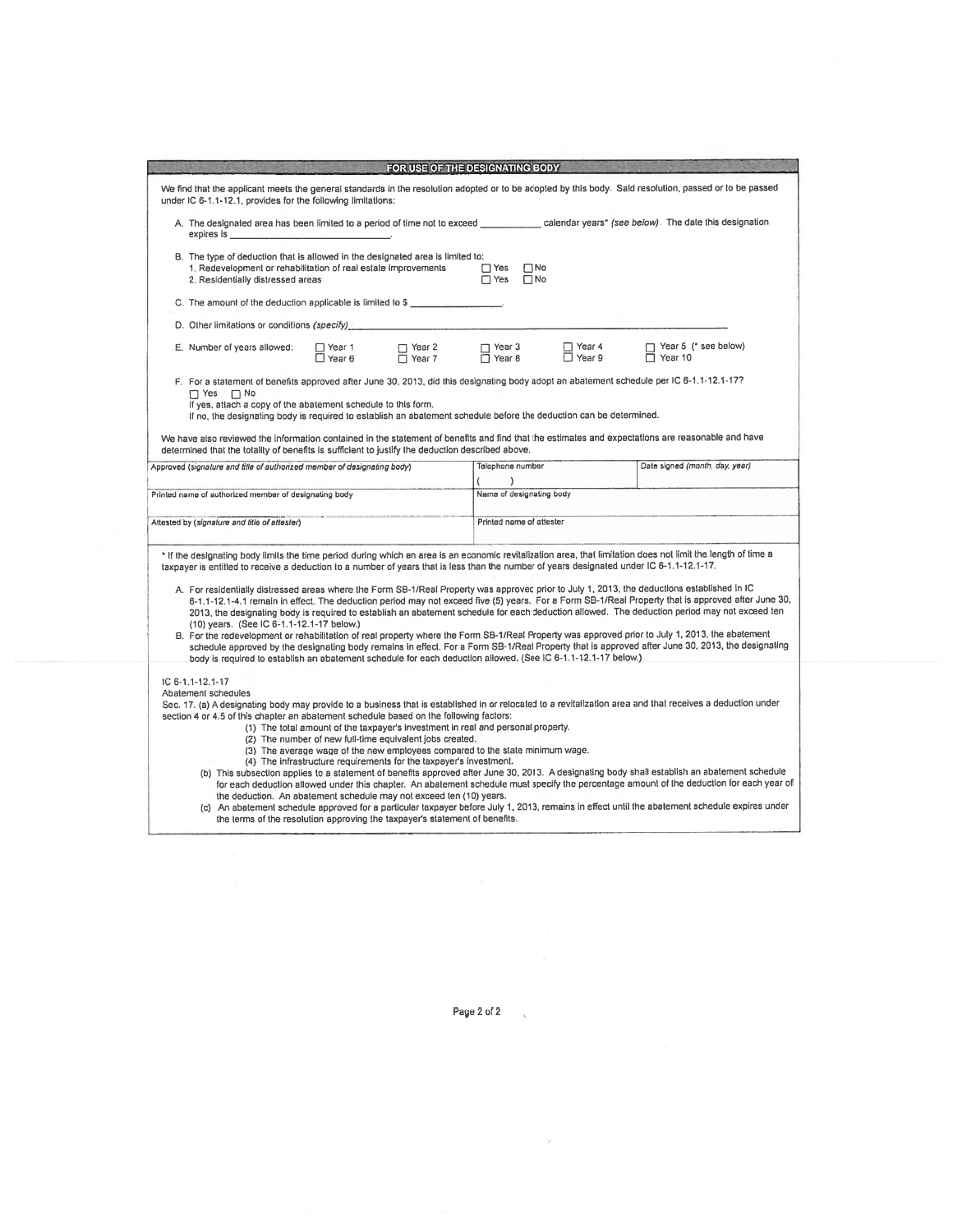ra i Ut a

# Auditors Information

parcel Detail pc vcrston  $141$ 010Z/L/6 IO:5004 AM

Click here to register your e-mail to receive tax information e-mails from Hendricks County (new feature 2/8/2010)

## Tax ID Number: 021-201411-215005

State Parcel Number: 32-15-01-215-005.000-012 County Parcel Number: 21-2-0l-41E 215-005 Duplicate Number: 2583745 Too to the GuvPayNOW site, click here. You  $\mathbb{H}^{\kappa}$ need to enter the Pay Location Code  $\overline{\text{C}}$ number 6497 and you will need the above.

duplicate

nmober

shown To see the GovPayNOW flyer. click here.

Property Type: Residential hf Area: Piainficld-SR 267 TIF School System: PLAINFIELD COMMUNITY Subdivision: Airwest Business Park

| Legal Description                                      |
|--------------------------------------------------------|
| Part of Incremental Lot 32 Airwest Business Park Sec 1 |
| $5.61$ ac                                              |
| 05/06 0.11ac to 21-2-01-51E 215-008                    |

Important Important Note:

The Auditor, Treasurer E<br>P Assessor file records হ parcel number  $\overline{a}$ not by property address.

The property addresses  $\Xi$ these web pages were the initial addresses for each parcel,  $\Xi$ these addresses may have changed over the years E<br>P may  $\vec{c}$ longer be accurate. The addresses on these web pages can not be used for any official or legal pUrpOSe you will need to verify property addresses with the Planning and Building department.

### Current name and address information:

| Current Owner & Property Address Current Mailing Name & Address |                                      |
|-----------------------------------------------------------------|--------------------------------------|
| [2191 Airwest Blvd<br><b>IPB</b> Real Estate LLC                | IS ELASALLE ST<br>PB Real Estate LLC |
| <b>KAddress Validation OK)</b><br>[Plainfield, IN 46168-7716]   | CHICAGO, IL 60602                    |

 $\overline{a}$ the text (Address Validation OK) is shown in one  $\tilde{r}$ the boxes above, it means that the address passes US Post Office validation. address and valid

It does not necessarily mean that the address has been field verified, it just means that the s a complete address according to the US Post Office.

If you think  $\overline{5}$ nadine address shown s incorrect, olease click here to e-mail  $\frac{1}{2}$ Au/itcr's Offtce. If you think the propctv address shotvn is incorrcct. please click here to c-mail the Auditor's Offcc.

http://www.co.hendricks.in.us/dwiookup/DW\_Parcel\_Detail.asp?p=21-2-0 $\frac{1}{4}$ E.21 5-005

0102010